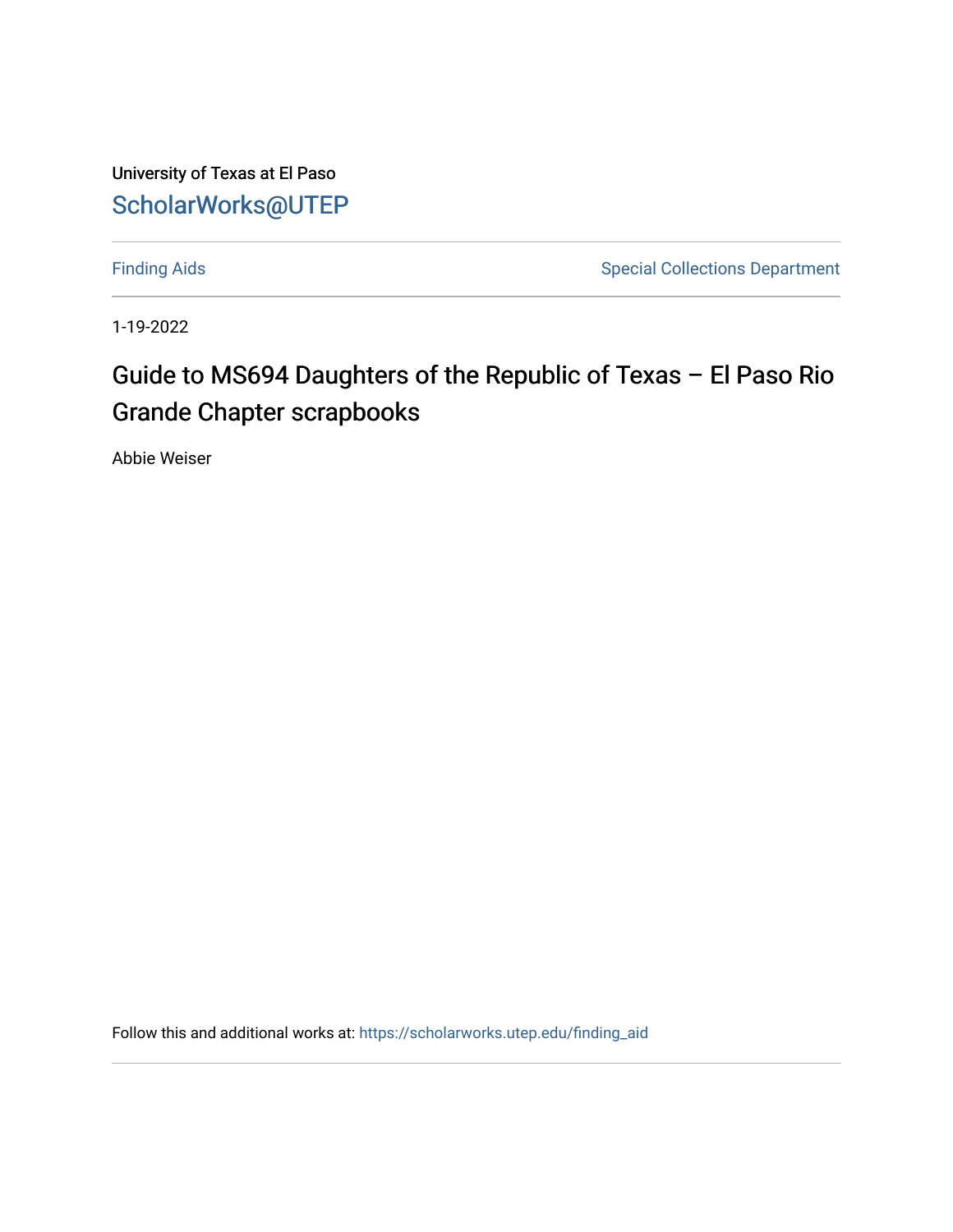Guide to

#### MS694

#### Daughters of the Republic of Texas – El Paso Rio Grande Chapter scrapbooks

Span Dates, 1987 – 2021 Bulk Dates, 1987 – 1991, 2017 – 2021

5 feet, 3 inches (linear)

Processed by Abbie Weiser January 19, 2022

Donated by Sharon Fourtner, January 2022.

Citation: Daughters of the Republic of Texas – El Paso Rio Grande Chapter scrapbooks MS694, C.L. Sonnichsen Special Collections Department. The University of Texas at El Paso Library.

> C.L. Sonnichsen Special Collections Department University of Texas at El Paso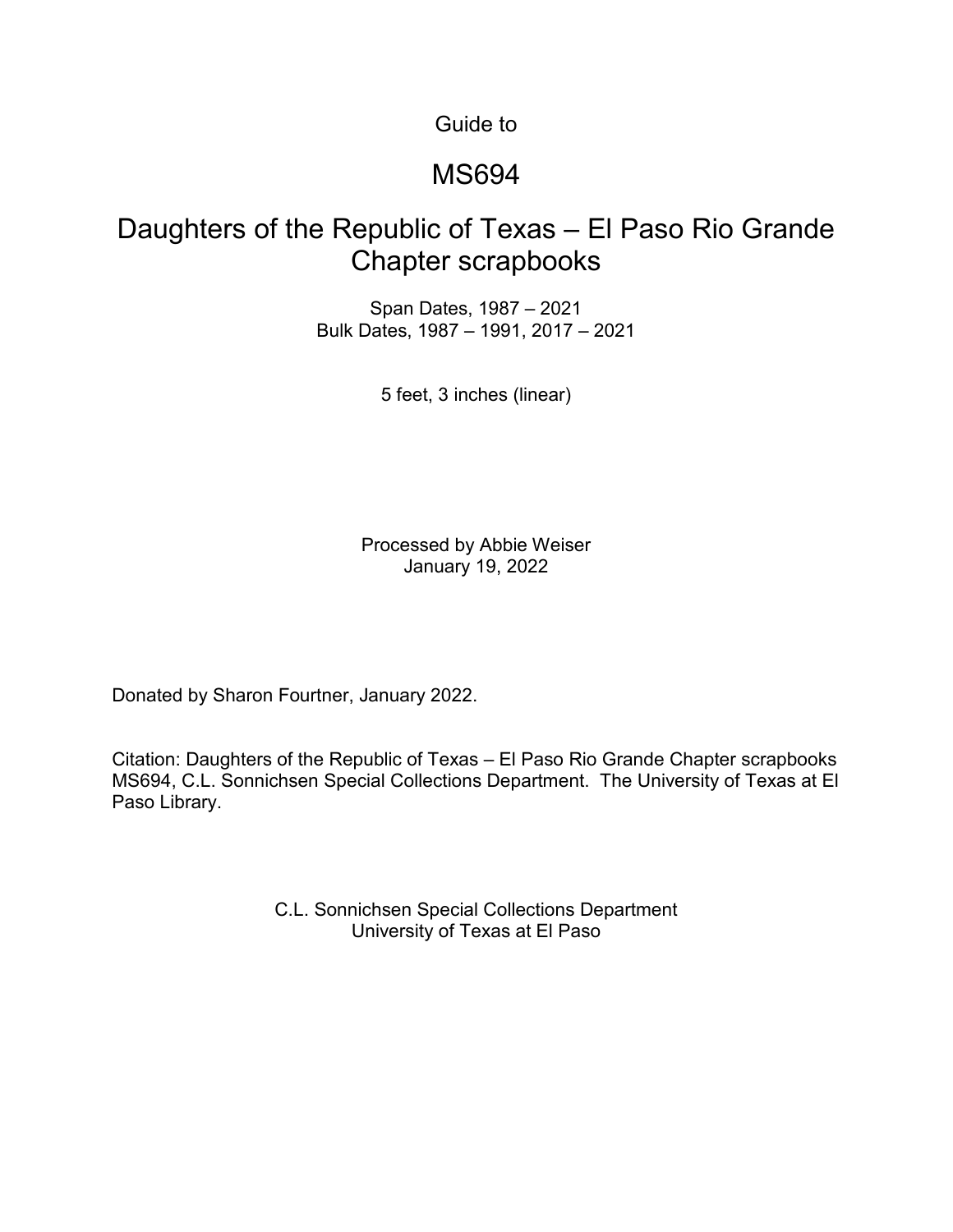# **Historical Sketch**

Founded in 1891, "The Daughters of the Republic of Texas, a lineal organization, shall educate, research, preserve, and protect the history of the Republic of Texas for all future generations." The organization has about 7,000 members and 101 local chapters. The El Paso Rio Grande chapter is in District 1.

[Sources: [https://www.drtinfo.org/\]](https://www.drtinfo.org/)

## **Series Description or Arrangement**

Materials left in order found by the archivist.

### **Scope and Content Notes**

The Daughters of the Republic of Texas – El Paso Rio Grande Chapter scrapbooks date 1987 – 2021, bulk 1987 – 1991 and 2017 – 2021. Collection consists of four scrapbooks, which contain clippings, photographs, and other items that recount the chapter's activities and information about Texas history.

## **Provenance Statement**

Donated by Sharon Fourtner, January 2022.

## **Restrictions**

None.

### **Literary Rights Statement**

Permission to publish material from the collection must be obtained from the C. L. Sonnichsen Special Collections Department, the University of Texas at El Paso Library. Citation should read, Daughters of the Republic of Texas – El Paso Rio Grande Chapter scrapbooks, MS694, C. L. Sonnichsen Special Collections Department, the University of Texas at El Paso Library.

#### **Notes to the Researcher**

None.